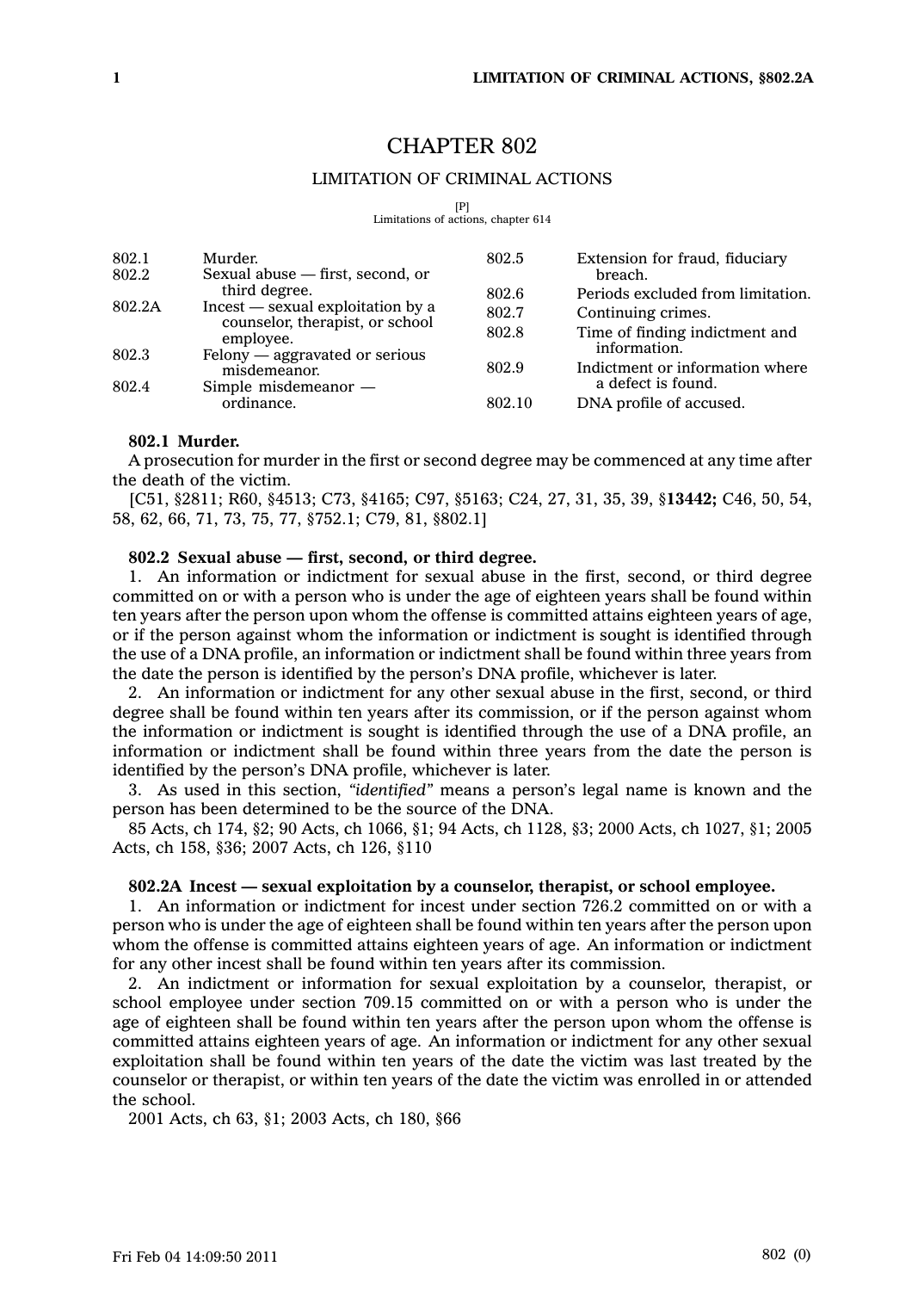### **802.3 Felony — aggravated or serious misdemeanor.**

In all cases, except those enumerated in section 802.1, 802.2, 802.2A, or 802.10, an indictment or information for <sup>a</sup> felony or aggravated or serious misdemeanor shall be found within three years after its commission.

[C51, §2813; R60, §4515; C73, §4167; C97, §5165; C24, 27, 31, 35, 39, §**13444;** C46, 50, 54, 58, 62, 66, 71, 73, 75, 77, §752.3; C79, 81, §802.3; 81 Acts, ch 204, §10]

85 Acts, ch 174, §3; 92 Acts, ch 1199, §7; 2000 Acts, ch 1027, §2; 2001 Acts, ch 63, §2; 2006 Acts, ch 1084, §1

[P] Other exceptions, see §802.5, 802.6, 802.9

#### **802.4 Simple misdemeanor — ordinance.**

A prosecution for <sup>a</sup> simple misdemeanor or violation of <sup>a</sup> municipal or county rule or ordinance shall be commenced within one year after its commission.

[C73, §4168; C97, §5166; C24, 27, 31, 35, 39, §**13445;** C46, 50, 54, 58, 62, 66, 71, 73, 75, 77, §752.4; C79, 81, §802.4]

[P] Other exceptions to limitations period, see §802.5, 802.6, and 802.9

#### **802.5 Extension for fraud, fiduciary breach.**

If the periods prescribed in sections 802.3 and 802.4 have expired, prosecution may nevertheless be commenced for any offense <sup>a</sup> material element of which is either fraud or <sup>a</sup> breach of fiduciary obligation within one year after discovery of the offense by an aggrieved party or by <sup>a</sup> person who has legal duty to represent an aggrieved party and who is not <sup>a</sup> party to the offense, but in no case shall this provision extend the period of limitation otherwise applicable by more than three years.

[C79, 81, §802.5; 81 Acts, ch 204, §11] 2003 Acts, ch 108, §115

#### **802.6 Periods excluded from limitation.**

1. When <sup>a</sup> person leaves the state, the indictment or information may be found within the time herein limited after the person's coming into the state, and no period during which the party charged was not publicly resident within the state is <sup>a</sup> part of the limitation.

2. The time within which an indictment or information must be found shall not include the time during which the defendant is <sup>a</sup> public officer or employee and the offense arises from misconduct relating to the duties and trust of that office or employment.

[C51, §2814; R60, §4516; C73, §4169; C97, §5167; C24, 27, 31, 35, 39, §**13446;** C46, 50, 54, 58, 62, 66, 71, 73, 75, 77, §752.5; C79, 81, §802.6]

2002 Acts, ch 1116, §1

#### **802.7 Continuing crimes.**

When an offense is based on <sup>a</sup> series of acts committed at different times, the period of limitation prescribed by this division shall commence upon the commission of the last of such acts.

[C79, 81, §802.7]

#### **802.8 Time of finding indictment and information.**

Within the meaning of this chapter:

1. An indictment is found when it is duly presented by the grand jury in open court and filed.

2. An information is found when it is filed.

[C51, §2815; R60, §4517; C73, §4170; C97, §5168; C24, 27, 31, 35, 39, §**13447;** C46, 50, 54, 58, 62, 66, 71, 73, 75, 77, §752.6; C79, 81, §802.8]

## **802.9 Indictment or information where <sup>a</sup> defect is found.**

If <sup>a</sup> defect, error, or irregularity is discovered in any indictment or information which, on motion of either party, causes same to be dismissed or the prosecution to be set aside or